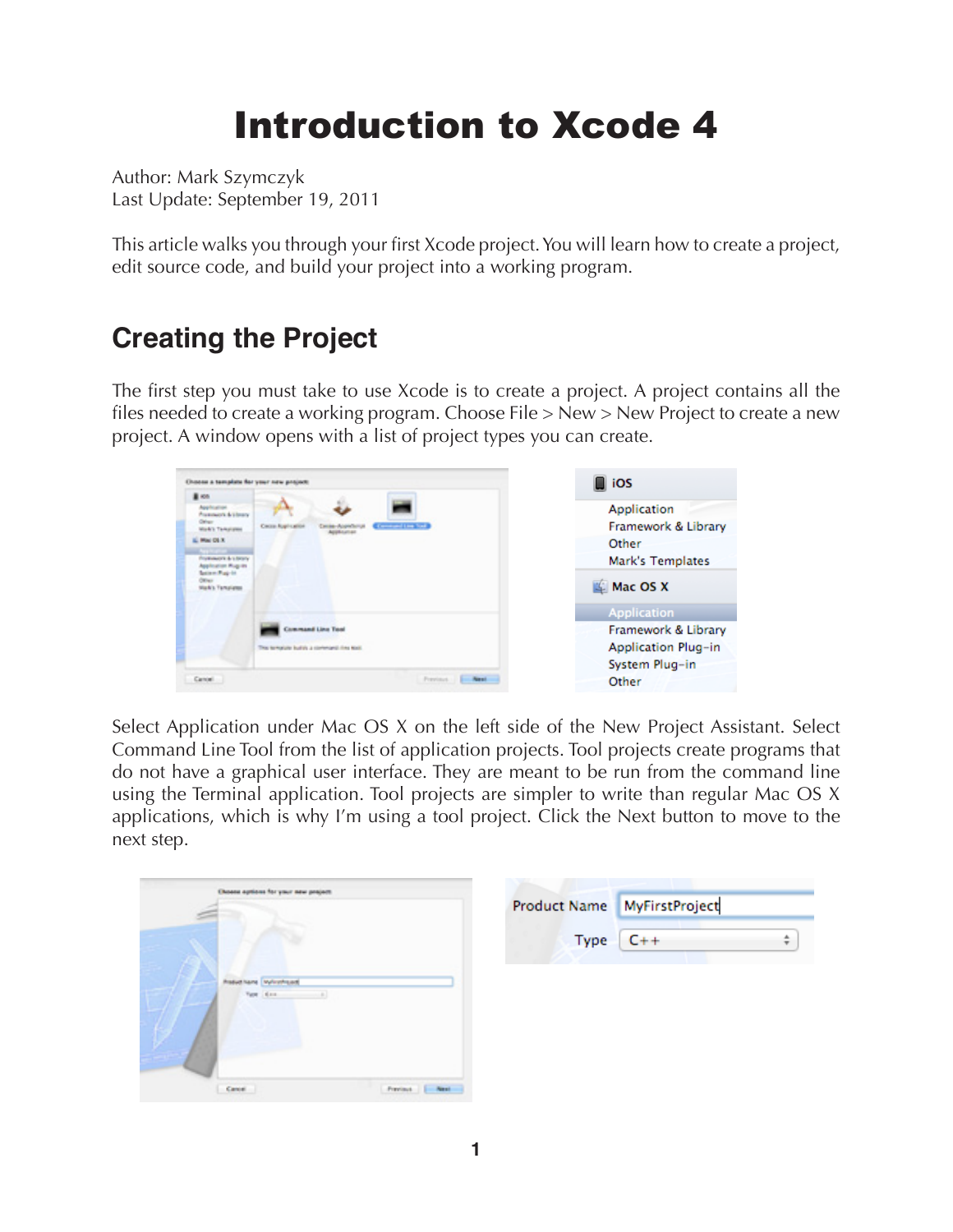Enter the name of the project in the Product Name text field. I named the project MyFirstProject. Choose C++ from the Type pop-up menu, and click the Next button to move to the final step. The final step is to pick a location to save the project and click the Create button. At the bottom of the Save panel is a checkbox that says Create local git repository for this project. Don't select the checkbox. This project is too simple for a git repository.

#### **Editing Source Code**

After creating the project, the project window opens. You should see a list of files on the left side of the window.



The file main.cpp contains the source code you're going to edit for this project. Select main.cpp to open it in the editor. The editor is where you write the source code for your applications. You should see the following line of code in the editor:

std::cout << "Hello, World!\n";

Change this line to the following:

std::cout << "This is my first Xcode project.\n";

Save the file.

## **Building the Project**

Now it's time to build a working program from the code you wrote. Xcode calls the process building. When Xcode builds your project, it compiles the source code files in your project and links any frameworks and libraries included in the project to create an application. This project is very simple with no frameworks to link, which makes building the project easy.

Click the Run button in the upper left corner of the project window. When you click the Run button, Xcode builds the project and runs it. The output of the project appears in the debug console. If you don't see the debug console, choose View > Debug Area > Show Debug Area. You should see the following message in the console: This is my first Xcode project.